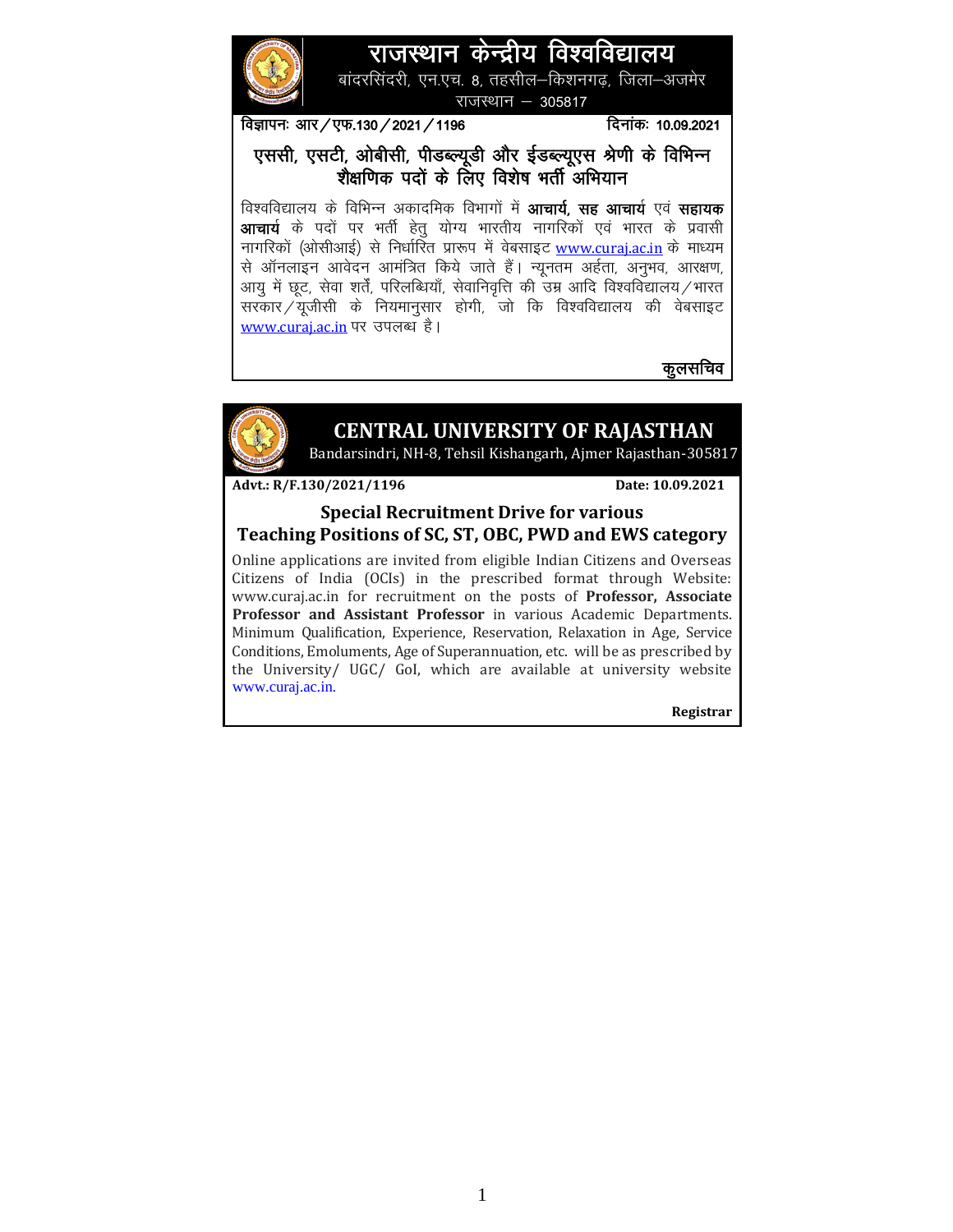

#### **Special Recruitment Drive for various Teaching Positions of SC, ST, OBC, PWD and EWS category**  (Employment Notification No.: CURAJ/R/F.130/2021/1196 dated 10.09.2021)

Online applications are invited from Indian nationals including Overseas Citizens of India (OCIs) to fill up the posts of Professor, Associate Professor and Assistant Professor on direct recruitment basis through Rolling Advertisement.

Eligible/ suitable candidates may submit their online application in the prescribed format. Candidates working in Govt./ Semi Govt./ Public Sector Undertaking/ Autonomous Institutions, etc. are advised to submit their applications through proper channel. Only shortlisted candidates will be called for presentation-cum-interview.

Minimum eligibility for each post is governed by the University/ UGC and qualifications specific to individual post are appended below. For further details, please visit the following website: [http://www.curaj.ac.in](http://www.curaj.ac.in/)

## **A. Detail of Professor:**

| S.No. | <b>Post</b> | <b>Department</b> | <b>Number of post</b> | <b>Minimum Eligibility</b>                                                                                                                                                                                                                                                                                                                                                                                                                                                                                                                                                                                                                                                                                                                                                                                                                                                                                                                                                                                                                                                                             |
|-------|-------------|-------------------|-----------------------|--------------------------------------------------------------------------------------------------------------------------------------------------------------------------------------------------------------------------------------------------------------------------------------------------------------------------------------------------------------------------------------------------------------------------------------------------------------------------------------------------------------------------------------------------------------------------------------------------------------------------------------------------------------------------------------------------------------------------------------------------------------------------------------------------------------------------------------------------------------------------------------------------------------------------------------------------------------------------------------------------------------------------------------------------------------------------------------------------------|
|       |             |                   | and reservation       |                                                                                                                                                                                                                                                                                                                                                                                                                                                                                                                                                                                                                                                                                                                                                                                                                                                                                                                                                                                                                                                                                                        |
|       | Professor   | Hindi             | 01-OBC-Backlog        | A.<br>eminent scholar having a Ph.D. degree in the<br>An<br>concerned/allied/relevant discipline, and published work of high<br>quality, actively engaged in research with evidence of published<br>work with, a minimum of 10 research publications in the peer-<br>reviewed or UGC-listed journals and a total research score of 120 as<br>per UGC Regulations, 2018, Appendix II, Table - 2.<br>minimum of ten years of teaching experience in<br>A<br>university/college<br>Professor/Associate<br>Assistant<br>as<br>Professor/Professor, and / or research experience at equivalent<br>level at the University/National Level Institutions with evidence of<br>having successfully guided doctoral candidate.<br>0R<br>An outstanding professional, having a Ph.D. degree in the<br>В.<br>relevant/allied/applied disciplines, from any academic institutions<br>(not included in A above) / industry, who has made significant<br>contribution to the knowledge in the concerned/allied/relevant<br>discipline, supported by documentary evidence provided he/she<br>has ten years' experience. |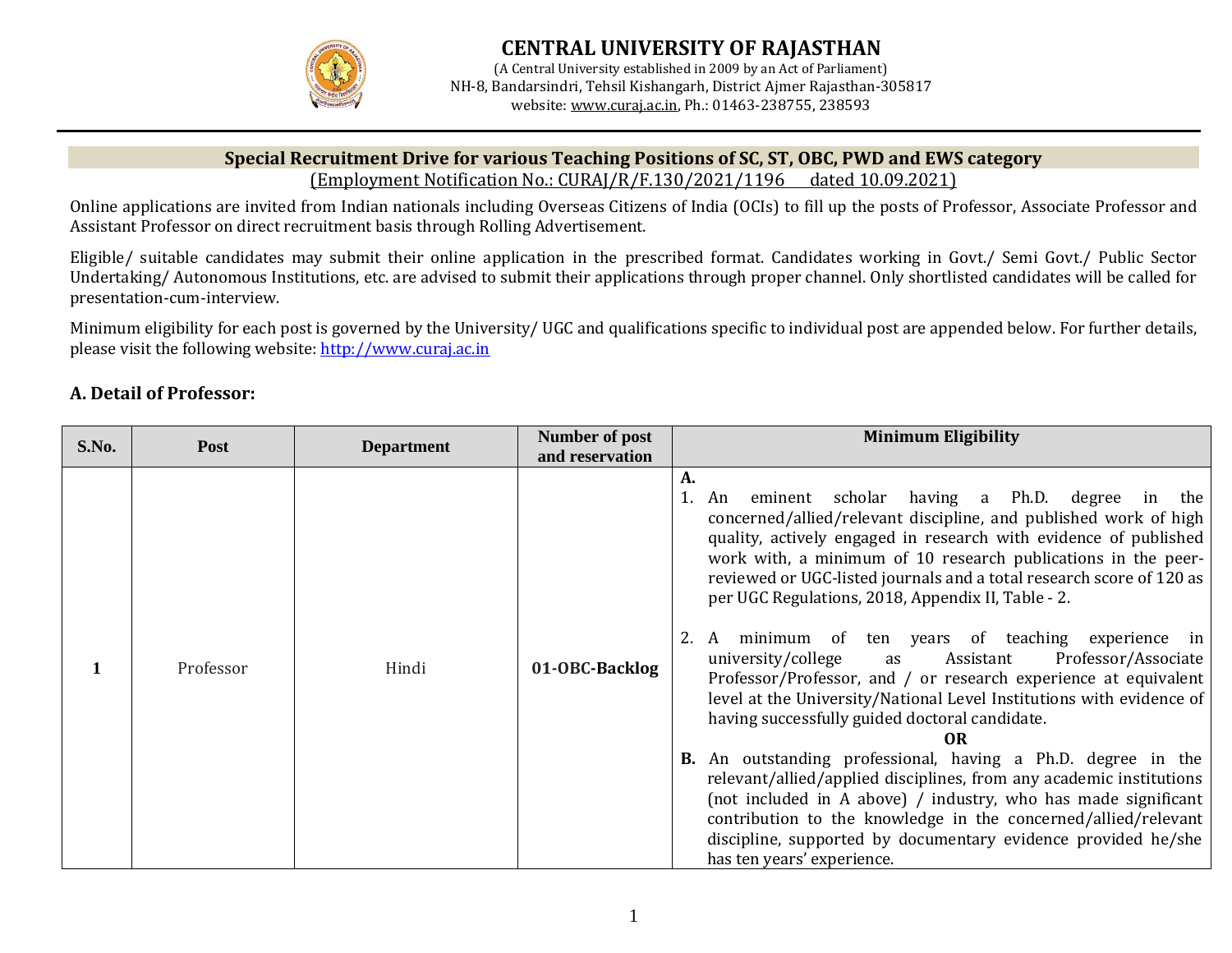| $\mathfrak{D}$ | Professor | Education | 01-ST-Backlog | 1. Postgraduate degree with minimum 50% marks in the<br>discipline relevant to the area of specialization.<br>2. Postgraduate degree in Education (M.Ed/M.A. Education)<br>with minimum 50% marks.<br>3. Ph.D. degree in Education or in the discipline relevant to the<br>area of specialization.<br>4. A minimum of ten years of teaching experience in<br>Professor/Associate<br>university/college as Assistant |
|----------------|-----------|-----------|---------------|---------------------------------------------------------------------------------------------------------------------------------------------------------------------------------------------------------------------------------------------------------------------------------------------------------------------------------------------------------------------------------------------------------------------|
| 3              | Professor | Education | 01-SC-Backlog | Professor/Professor, and / or research experience at<br>equivalent level at the University/National Level Institutions<br>with evidence of having successfully guided doctoral<br>candidate.<br>5. A minimum of 10 research publications in the peer-reviewed<br>or UGC-listed journals and a total research score of 120 as per<br>UGC Regulations, 2018, Appendix II, Table - 2.                                  |

## **B. Detail of Associate Professor:**

| S.No. | <b>Post</b>         | <b>Department</b>            | Number of post<br>and reservation | <b>Minimum Eligibility</b>                                                                                                                                                                                                                                                                                                                                                                                                                                    |  |
|-------|---------------------|------------------------------|-----------------------------------|---------------------------------------------------------------------------------------------------------------------------------------------------------------------------------------------------------------------------------------------------------------------------------------------------------------------------------------------------------------------------------------------------------------------------------------------------------------|--|
|       | Associate Professor | Atmospheric Science          | 01-SC-Backlog                     | academic record, with a Ph.D.<br>Degree<br>the  <br>in<br>1. A good<br>concerned/allied/relevant disciplines.<br>A Master's Degree with at least 50% marks (or an equivalent grade<br>in a point-scale, wherever the grading system is followed).<br>3. A minimum of eight years of experience of teaching and / or<br>research in an academic/research position equivalent to that of<br>Assistant Professor in a University, College or Accredited Research |  |
| 2     | Associate Professor | <b>Computer Science</b>      | 01-SC-Backlog                     | Institution/industry with a minimum of seven publications in the<br>peer-reviewed or UGC-listed journals and a total research score of<br>Seventy five (75) as per the criteria given in UGC Regulations, 2018,<br>Appendix II, Table 2.                                                                                                                                                                                                                      |  |
| 3     | Associate Professor | <b>Environmental Science</b> | 01-SC-Backlog                     |                                                                                                                                                                                                                                                                                                                                                                                                                                                               |  |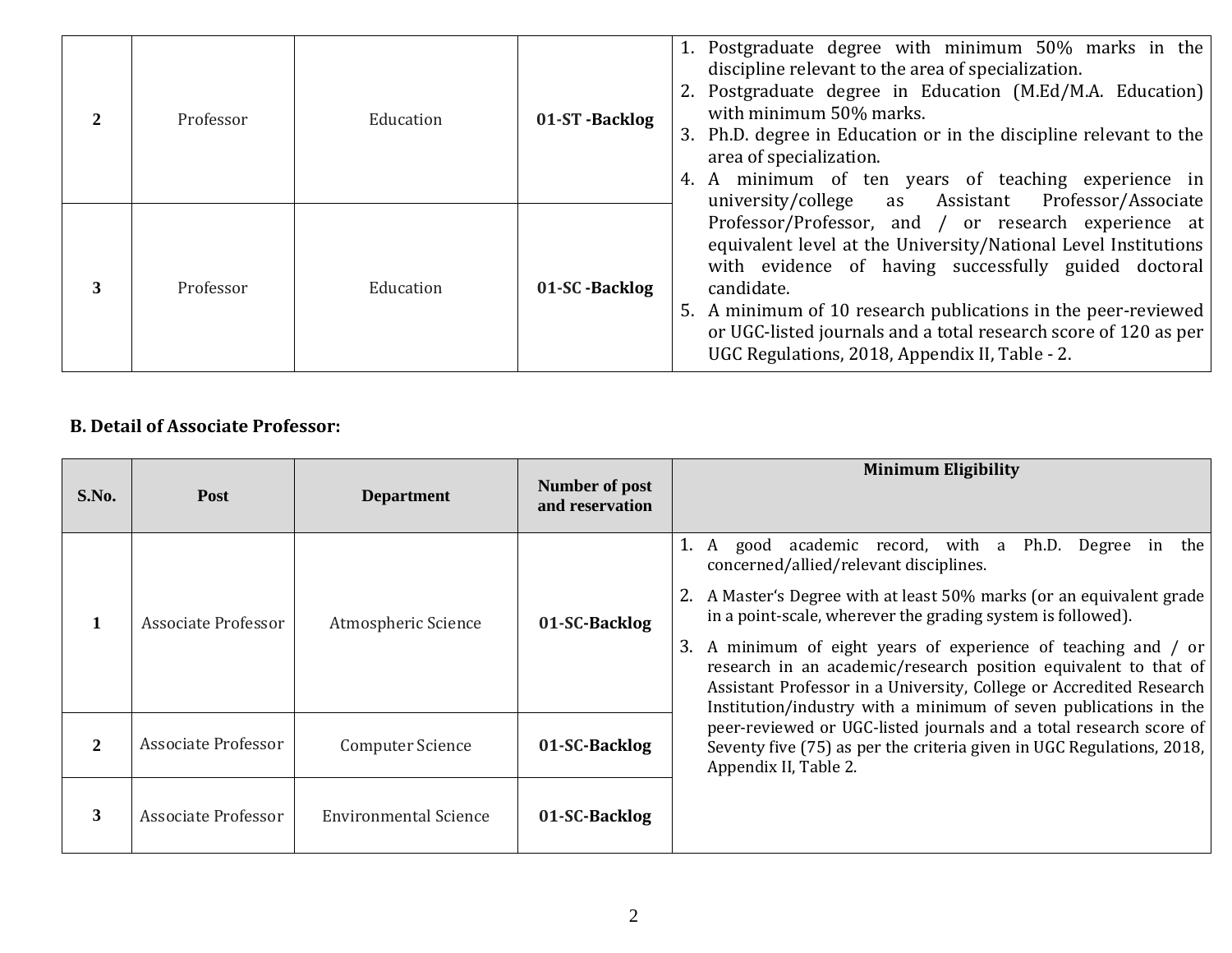| 4 | Associate Professor | Education | 01-SC-Backlog  | 1. Postgraduate degree with minimum 50% marks in the<br>discipline relevant to the area of specialization.<br>2. Postgraduate degree in Education (M.Ed/M.A. Education) with<br>minimum 50% marks.<br>3. Ph.D. degree in Education or in the discipline relevant to the<br>area of specialization.<br>A minimum of eight years of teaching experience in<br>4.<br>university/college as Assistant<br>Professor/Associate |
|---|---------------------|-----------|----------------|--------------------------------------------------------------------------------------------------------------------------------------------------------------------------------------------------------------------------------------------------------------------------------------------------------------------------------------------------------------------------------------------------------------------------|
| 5 | Associate Professor | Education | 01-OBC-Backlog | Professor/Professor, and / or research experience at<br>equivalent level at the University/National Level Institutions<br>with evidence of having successfully guided doctoral<br>candidate.<br>A minimum of seven publications in the peer-reviewed or<br>5.<br>UGC-listed journals and a total research score of Seventy five<br>$(75)$ as per the criteria given in UGC Regulations, 2018,<br>Appendix II, Table 2.   |

## **C. Detail of Assistant Professor:**

| S.No.        | <b>Post</b>                | <b>Department</b> | Number of post<br>and reservation                                                                                                                                                                                                                                         | <b>Minimum Eligibility</b>                                                                                                                                                                                                                                                                                                                                                                                                                                                                                                          |
|--------------|----------------------------|-------------------|---------------------------------------------------------------------------------------------------------------------------------------------------------------------------------------------------------------------------------------------------------------------------|-------------------------------------------------------------------------------------------------------------------------------------------------------------------------------------------------------------------------------------------------------------------------------------------------------------------------------------------------------------------------------------------------------------------------------------------------------------------------------------------------------------------------------------|
|              | <b>Assistant Professor</b> | Architecture      | B.Arch. and M.Arch. or equivalent Master's degree in an allied<br>field with at least 55% marks in any one of the two degrees,<br>and<br>01-OBC-Backlog<br>Minimum 2 years' experience in the Architecture profession.<br><b>OR</b><br>Ph.D. in Architecture (Preferable) |                                                                                                                                                                                                                                                                                                                                                                                                                                                                                                                                     |
| $\mathbf{2}$ | <b>Assistant Professor</b> | Linguistics       | 01-EWS-Backlog                                                                                                                                                                                                                                                            | 1. Master's Degree in Linguistics from an Indian University, or an<br>equivalent degree from an accredited foreign University.<br>2. At least 55% in Master degree and at least 60% in at least two<br>preceding examinations.<br>3. National Eligibility Test (NET) in Linguistics.<br>4. Candidates, who have been awarded a Ph.D. Degree in<br>accordance with the provisions contained in the Para<br>$4.1(I)(A)(ii)$ , UGC Regulations, 2018 are exempted from the<br>requirement of the minimum eligibility condition of NET. |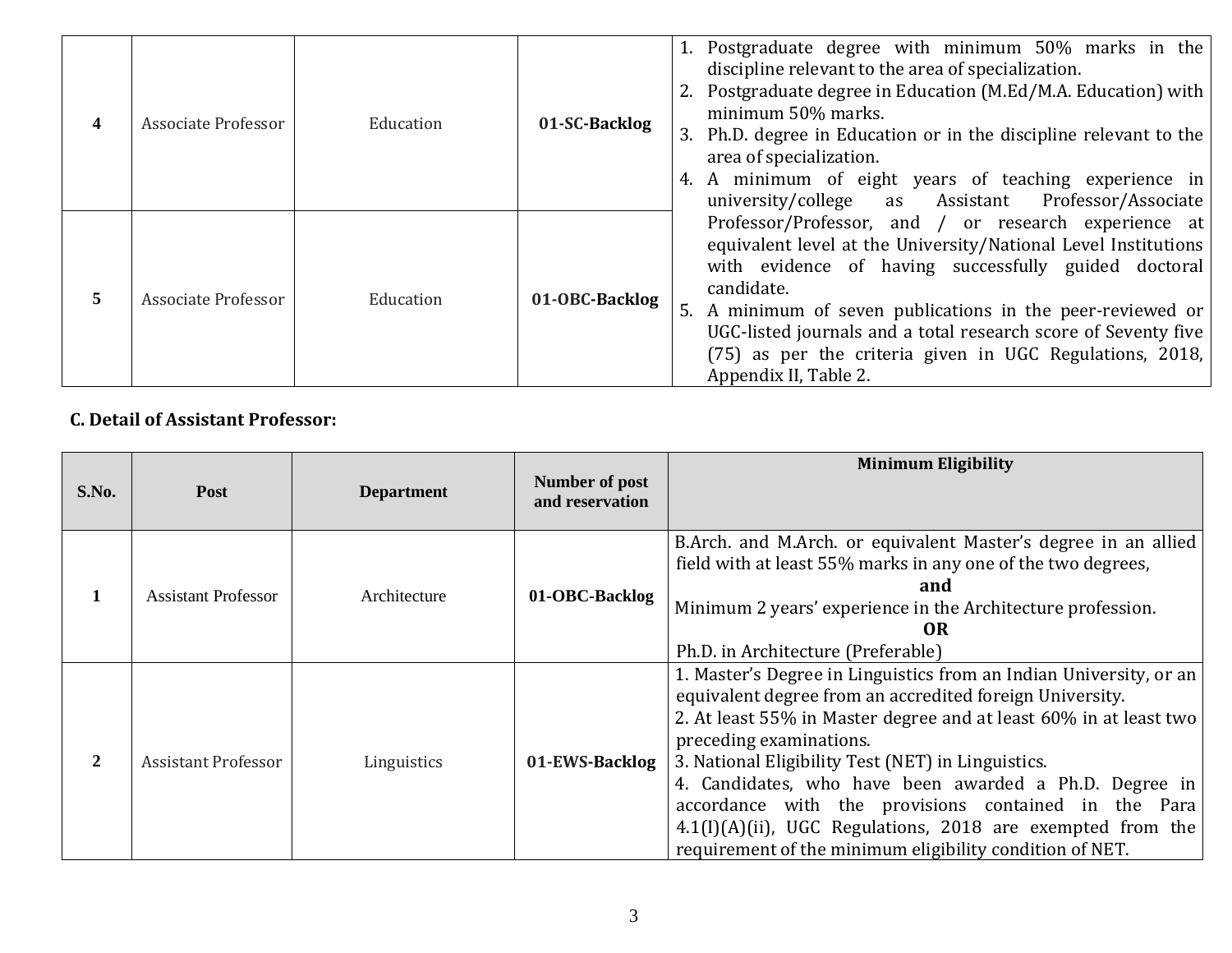| $\mathbf{3}$ | <b>Assistant Professor</b> | <b>Sports Bioscience</b> | 01-OBC-Backlog | 1. Master's Degree in any area of Sports Science, Life Science,<br>Human Physiology, Physiotherapy from an Indian University,<br>or an equivalent degree from an accredited foreign<br>University.<br>2. At least 55% in Master's Degree in relevant subject and at<br>least $60\%$ in at least two preceding examinations for UR<br>category. / At least 50% in Master's Degree in relevant subject<br>and at least 55% in at least two preceding examinations for<br>OBC category.<br>3. UGC/CSIR National Eligibility Test (NET) in Life Sciences, ARS<br>NET in Food Technology, NET in Home Science, UGC NET in<br>Physical Education.<br>4. Candidates, who have been awarded a Ph.D. Degree in<br>accordance with the provisions contained in the Para<br>4.1(I)(A)(ii), UGC Regulations, 2018 are exempted from the<br>requirement of the minimum eligibility condition of NET.<br><b>Desirable:</b> Sports Nutrition & Sports Physiology |
|--------------|----------------------------|--------------------------|----------------|---------------------------------------------------------------------------------------------------------------------------------------------------------------------------------------------------------------------------------------------------------------------------------------------------------------------------------------------------------------------------------------------------------------------------------------------------------------------------------------------------------------------------------------------------------------------------------------------------------------------------------------------------------------------------------------------------------------------------------------------------------------------------------------------------------------------------------------------------------------------------------------------------------------------------------------------------|
| 4            | <b>Assistant Professor</b> | <b>Statistics</b>        | 01-EWS-Backlog | 1. Master's Degree in Statistics from an Indian University, or an<br>equivalent degree from an accredited foreign University.<br>2. At least 55% in Master degree and at least 60% in at least two<br>preceding examinations.<br>3. National Eligibility Test (NET) in Mathematical Sciences.<br>4. Candidates, who have been awarded a Ph.D. Degree in<br>accordance with the provisions contained in the Para<br>$4.1(I)(A)(ii)$ , UGC Regulations, 2018 are exempted from the<br>requirement of the minimum eligibility condition of NET.                                                                                                                                                                                                                                                                                                                                                                                                      |
| 5            | <b>Assistant Professor</b> | Education                | 01-OBC-Backlog | 1. Postgraduate degree with minimum 50% marks in the<br>discipline relevant to the area of specialization and at least<br>55% in at least two examinations preceding Post Graduation.<br>2. Postgraduate degree in Education (M.Ed/M.A. Education)<br>with minimum 50% marks.<br>3. National Eligibility Test (NET) in Education.<br>4. Candidates, who have been awarded a Ph.D. Degree in<br>accordance with the provisions contained in the Para<br>$4.1(I)(A)(ii)$ , UGC Regulations, 2018 are exempted from the<br>requirement of the minimum eligibility condition of NET.                                                                                                                                                                                                                                                                                                                                                                  |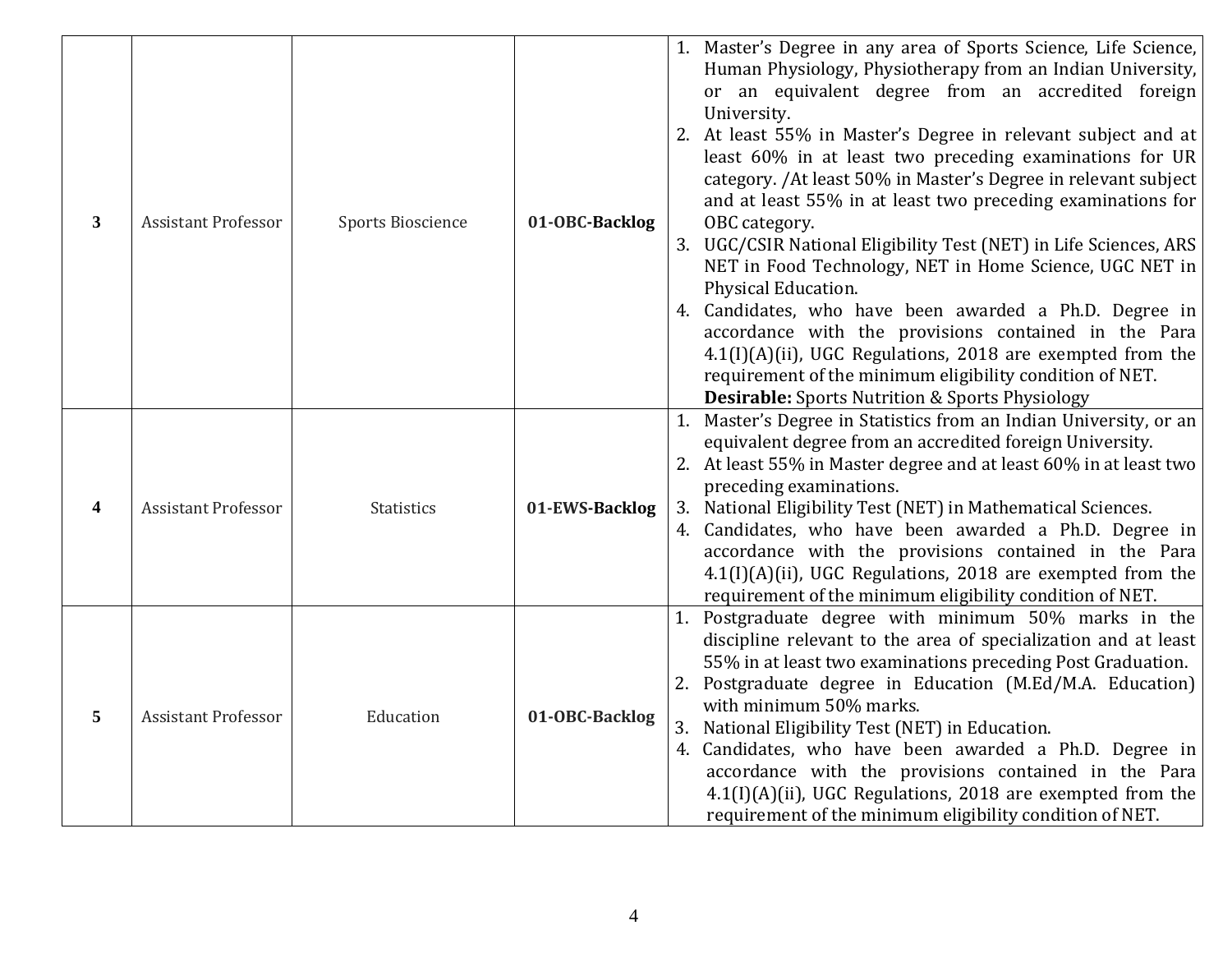### **Pay Level:**

Professor : Pay Level-14, [Vertical Range of Pay Level Rs. 144200-218200] Associate Professor : Pay Level-13A, [Vertical Range of Pay Level Rs. 131400-217100] Assistant Professor : Pay Level-10, [Vertical Range of Pay Level Rs. 57700-182400]

## **Note:**

- **1.** This is a Rolling Advertisement. If sufficient numbers of applications are received for a particular position by **31 October 2021,** then it will be processed for interview in the first phase. Applications received for other positions shall be considered for the next phase which will be notified in due course of time. The University shall update the vacancy positions periodically. Candidates are advised to apply before **31 October 2021**. Applications will be received till date of notification of interview.
- **2.** The scrutiny committee reserves the right of deciding the disciplines as concerned/allied/relevant while scrutinizing the applications.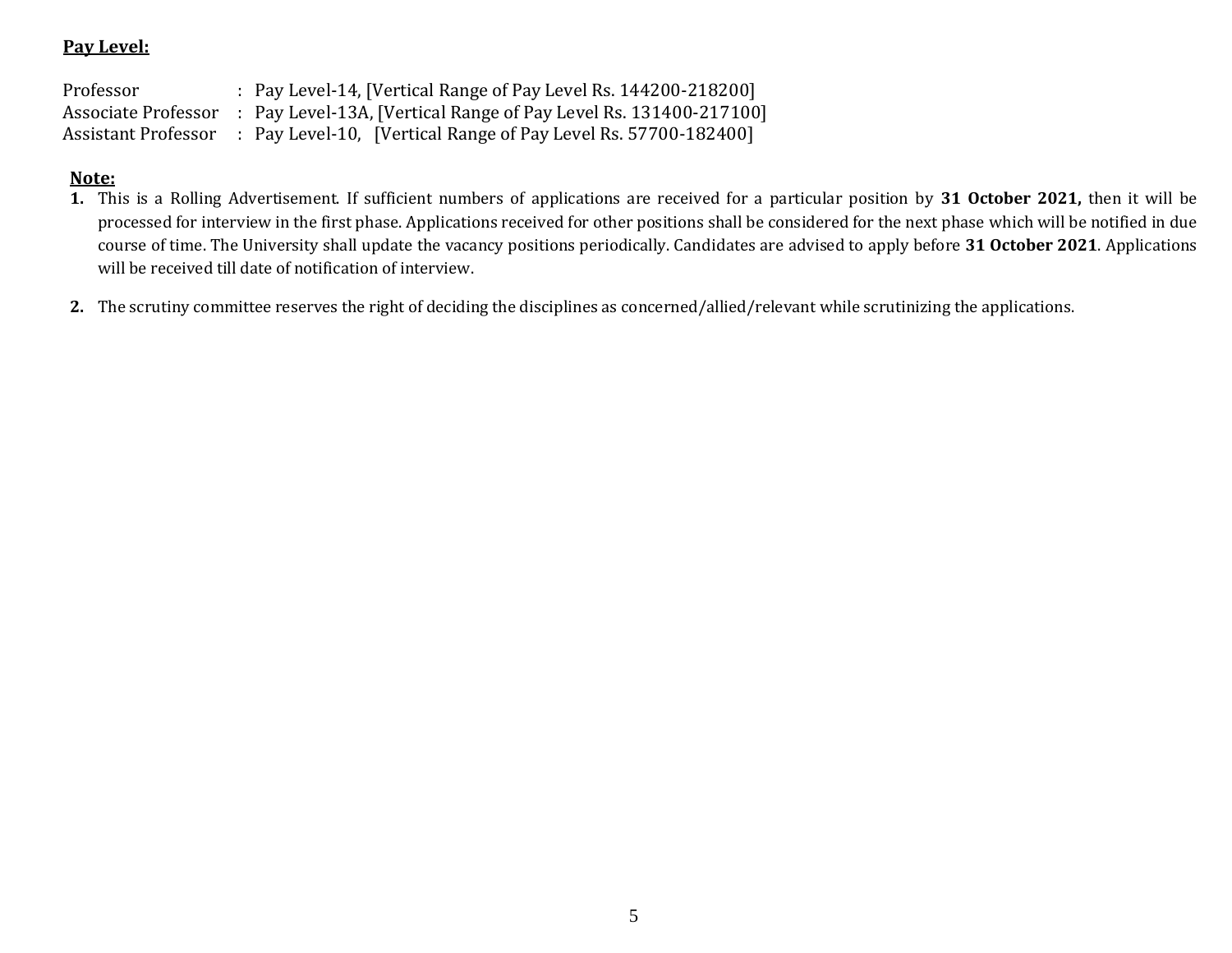

**CENTRAL UNIVERSITY OF RAJASTHAN** NH-8, Bandarsindri, Tehsil Kishangarh, District Ajmer Rajasthan-305817 website[: www.curaj.ac.in,](http://www.curaj.ac.in/) Ph.: 01463-238755

#### **Special Recruitment Drive for various teaching positions of SC, ST, OBC, PWD and EWS category**

## **Terms & Conditions**

## (Employment Notification No.: CURAJ/R/F.130/2021/1196 dated 10.09.2021)

Central University of Rajasthan is inviting **Online Applications** from eligible Citizens including Overseas Citizens of India (OCIs) for the posts of **Professor, Associate Professor and Assistant Professor**.

- 1. List of various teaching positions for this recruitment drive can be found at **[www.curaj.ac.in](http://www.curaj.ac.in/)**
- 2. Minimum eligibility for each position is governed by the Regulations issued by the UGC/ AICTE/ NCTE from time to time in this regard. Notification and qualifications specific to individual positions are given at **[www.curaj.ac.in](http://www.curaj.ac.in/)**
- 3. The medium of instruction at CURAJ is English and teachers are required to teach in English.
- 4. Candidates are advised to ensure/satisfy themselves that they fulfil all the eligibility criteria. It is the responsibility of the candidate to assess his/her eligibility for the post for which he/she is applying.
- 5. Each position is identified by standard format: Designation (Reservation category) in Subject. It is necessary to submit separate application for each position.
- 6. Candidates are requested to go through the Application carefully and provide the information as required. Candidates can contact Helpline in case of any difficulty in filling up the application Form.
- 7. Relevant grade, which is regarded as equivalent of percentage of marks wherever the grading system is followed by a recognized university, shall also be considered eligible.
- 8. All supporting documents are required to be uploaded after self-attestation and hence, candidates are advised to prepare the PDF files of each of the required documents before starting the online application process. Publications need not be self-attested.
- 9. Candidate should bring all the original documents such as certificates, mark sheets, publications, testimonials supporting age, caste, qualification, experience etc. at the time of interview for verification of academic and research score. At this stage, if any information is found wrong, than candidature will be cancelled.
- 10. Candidates applying for any reserved post must ensure that they are entitled to such reservation as per Govt. of India lists/rules/norms. They must upload the certificate(s) in support of their claim.
- 11. The PWD candidates with less than 40% of relevant disability shall not be considered for any concession/ relaxation.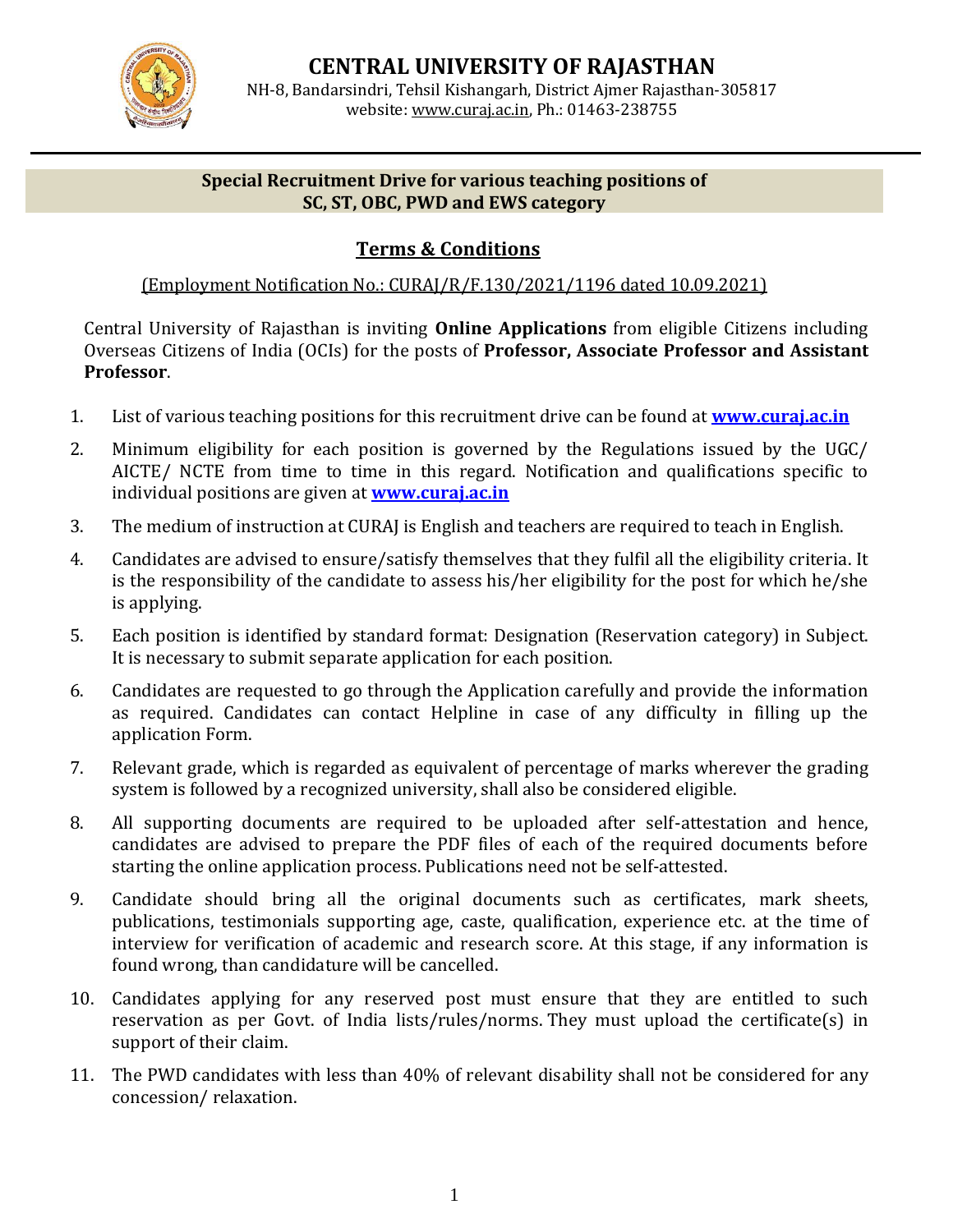12. Online payment will be made by using Credit Card, Debit Card, Net Banking or UPI for the post applied as per details given below:

| S.No.         | Candidate's category                       | <b>Application Fee</b> |
|---------------|--------------------------------------------|------------------------|
|               | OBC & EWS                                  | Rs. 1500/-             |
| $\mathcal{D}$ | SC, ST & PWD                               | Rs. 750/-              |
| 3             | Regular Employees of Central University of | Nil                    |
|               | Rajasthan                                  |                        |

- 13. Candidates applying for more than one post must submit separate applications. Fees for each application in total to be paid only once. Fee once paid will not be refunded.
- 14. The candidate(s), who are employed, should apply through proper channel. They may submit an advance copy of the application to meet the deadline for receiving the application and should produce a "No Objection Certificate" from the employer at the time of interview, failing which he/ she shall not be interviewed.
- 15. The candidate(s) should also submit Vigilance Clearance Certificate from the present employer at the time of interview.
- 16. Applications will be scrutinized by a Scrutiny Committee and a list of eligible/ not-eligible candidates will be prepared on the basis of stipulated guidelines/criteria as decided by the University.
- 17. The list of eligible candidates and the list of not-eligible candidates (indicating the reason for being not-eligible) will be uploaded on the University website after the scrutiny.
- 18. Candidates who are shown not-eligible at this stage will have an opportunity to submit their grievances/ clarification with documentary evidences for reconsideration within a stipulated deadline.
- 19. After taking into consideration the grievances, the scrutiny committee will arrive at the final list of eligible candidates on the basis of academic records, publications, experience and Research Score etc. as decided by the University. A final list of shortlisted candidates (as per ordinance 05 of CURaj) will be notified and they will be called for interview. Candidates residing outside India will be interviewed through Skype (or any other Video Conferencing mode), if request is made in advance.
- 20. The prescribed essential qualifications are the minimum and the mere possession of the same does not entitle candidates to be called for the interview. Where the number of applications received in response to an advertisement is large and it is not feasible or convenient to interview all the candidates, the University at its discretion, may restrict the number of candidates to a reasonable limit on the basis of qualifications / experience higher than the minimum prescribed for the post. The University, however, prefers candidate possessing higher qualifications and experience.
- 21. University may not hold interview if enough candidates are not available for any post(s). In such case, the position is generally advertised again in the next round of recruitment. The applications received in this round will be considered valid for 12 months, if no interview is held.
- 22. The dates of interviews will be notified on the University website and the same will be communicated through email also (as provided in the application form) to the shortlisted candidates. Any change of correspondence address/ email/ phone from the one given in the application form should be communicated to the University, immediately.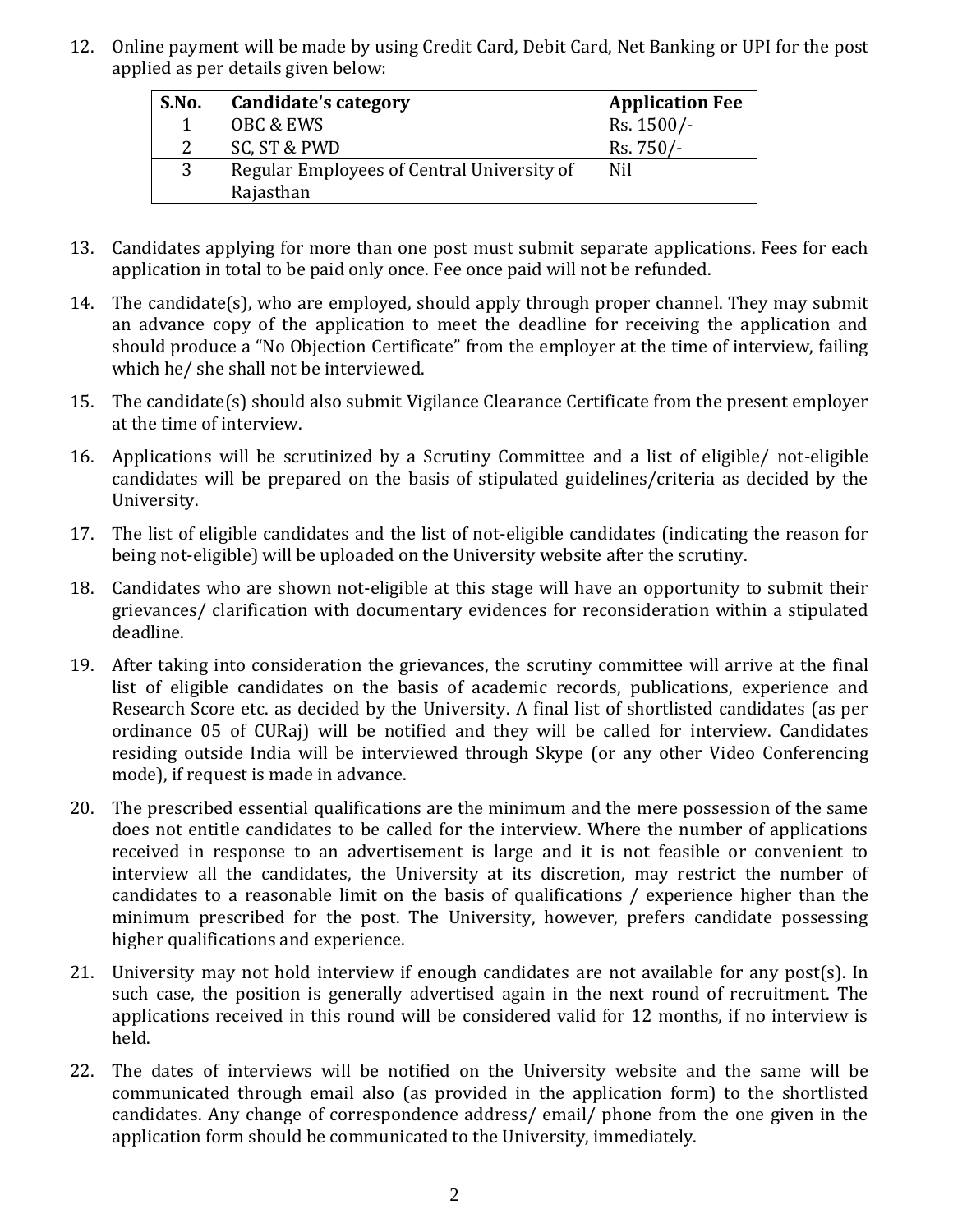- 23. Candidates are advised to visit the University website at regular intervals for the updates.
- 24. No TA/DA will be paid for attending interview. However, for outstation SC/ST/PWD candidates, second class railway fare for shortest route (to & fro) will be reimbursed on production of proof of journey after attending the interview. This is not admissible to SC/ST/PWD candidates who are already employed in the Central/ State Government services.
- 25. The process of selection will be made by a presentation/seminar/interview or a combination thereof.
- 26. The qualifications, emoluments and conditions of service, including age of superannuation etc., shall be according to the norms of University/ UGC/ Govt. of India, as amended from time to time.
- 27. The University shall process the applications entirely on the basis of information/ documents submitted by the candidates. In case the information/documents are found to be false/ incorrect by way of omission or commission, the responsibility and liability shall solely lie with the candidate.
- 28. Suppression of factual information, supply of fake documents, providing false or misleading information or any other undesirable action by the candidate shall lead to the cancellation of his candidature.
- 29. All certificates, which are not in either English or Hindi, need to be translated preferably to either English or Hindi and the same shall be self-attested.

## 30. **The University reserves the right** -

- (i) To withdraw the advertisement either partly or wholly at any time, without giving any reason.
- (ii) To fill or not to fill up some or all the posts advertised for any reason whatsoever.
- (iii) To increase/decrease the number of posts at the time of selection and make appointments accordingly.
- (iv) To offer a post at a level lower than that applied for, depending upon the qualifications, experience and performance of the candidate.
- (v) To consider "in absentia" candidature of those who may not have applied or who may have applied but are not able to appear for the interview
- (vi) To consider applications received after the last date.
- (vii) To consider the appointment on direct recruitment / on deputation / on contract basis.

(viii) to decide criteria / procedure for short listing of the candidates

- (ix) To relax any of the qualifications, experience, age, etc., in exceptionally deserving cases of all posts on the recommendations of the Screening and Selection Committee as per the GOI/ UGC/ University norms.
- 31. The University shall verify the antecedents or documents submitted by a candidate at any time, at the time of appointment or during the tenure of the service. In case, it is detected that the documents submitted by the candidates are fake or the candidate has a clandestine antecedents / background and has suppressed the said information, his/her services shall be terminated without prejudice to any other action initiated by the University.
- 32. In case of any inadvertent mistake in the process of selection which may be detected at any stage even after the issue of appointment letter, the University reserves the right to modify / withdraw/ cancel any communication made to the candidates.